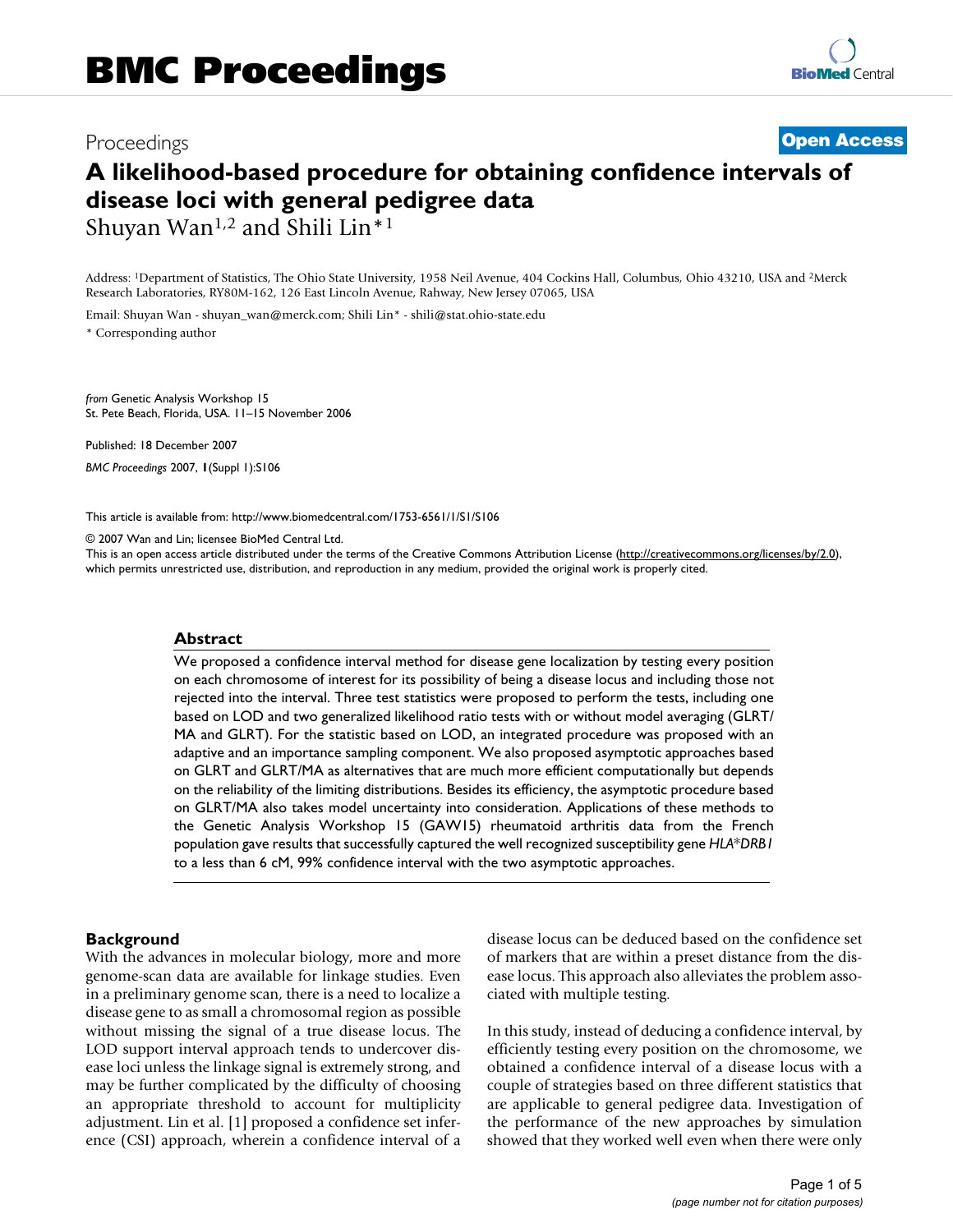moderate linkage signals. Because initial genome scan for the rheumatoid arthritis data provided by Genetic Analysis Workshop 15 (GAW15) showed moderate to strong linkage signals on chromosome 6, we applied our methods to the three data sets with microsatellite (MS) markers on that chromosome. We compared our results with the traditional 1-LOD and 3-LOD support intervals.

# **Methods**

# *The hypothesis, test statistics, and confidence set*

Suppose there is a chromosomal region of length *C* with at most one disease gene in it. We want to localize the gene, if it exists, by constructing a confidence set of its locus with coverage probability *p* such that the exclusion of the true disease locus on the map from the confidence set is controlled at level  $\alpha = 1$  -  $p$ . Because we can only make a type I error at exactly one of the excluded positions, if there is a disease gene on the map, no multiplicity adjustment is needed [1]. By the duality of confidence set and hypothesis testing, this is equivalent to testing the following hypothesis for every position on the chromosome at level α:

$$
H_0: d = d_0 \,\text{vs.}\,\, H_a: d \neq d_0,
$$

where *d* is the true but unknown map position of a disease gene on the chromosome, and  $d_0(d_0 \in [0, C])$  is the tested map position.

The LOD score, the conventionally used measure of support for linkage versus absence of linkage, can be utilized as a test statistic here, denoted by  $\lambda_{d0}$ :

$$
\lambda_{d0} = \log_{10} \mathcal{L}(d_0) / \mathcal{L}(\infty) = \text{LOD}(d_0).
$$

Two alternative test statistics (GLRT:  $λ*_{d0}$  and GLRT/MA:  $\lambda^{MA}$ <sub>d0</sub>) that are generalized likelihood ratio based can also be used:

$$
\lambda^*_{d0} = -2\text{LnL}(d_0)/\text{L}(\hat{d}) = 4.6[\text{LOD}(\hat{d}) - \text{LOD}(d_0)], \text{ and}
$$

$$
\lambda^{\text{MA}}_{d0} = \text{E}_M[\lambda^*_{d0}] = 4.6[\text{MALOD}(\hat{d}) - \text{MALOD}(d_0)],
$$

where  $\text{LOD}(\hat{d})$  is the maximum LOD score maximized over [0, *C*] as well as when *d* is off the map  $(d = \infty)$ . The model averaging LOD score MALOD is defined as

$$
\text{MALOD}(d_0) = \sum_{i=1}^{S} \text{LOD}(d_0 \mid M_i) P(M_i),
$$

which is an average of LOD scores over a set of *S* disease models (*M<sub>i</sub>* values) compatible with the data. More specifically, the set of disease models considered are those that are consistent with the identical-by-descent (IBD) probabilities estimated at the hypothesized trait locus or their perturbations. Such a setup not only accounts for model uncertainty associated with the estimated IBDs but also the uncertainty associated with the estimation of the IBDs. The weights assigned to the models, *P*(*Mi*), are bimodal, with those obtained from the IBD estimates getting a larger weight than those from the perturbations. More details can be found in Wan [2].

A confidence set of the disease locus is then constructed by including all of the positions not rejected. Because the distribution of any of the three test statistics under  $H_0$  cannot be found analytically, we used simulation or asymptotic distribution to approximate this null distribution. For the simulation-based approach, data from multiple markers are simulated simultaneously conditional on the affection status and pedigree structure at each hypothesized disease position  $d_0$ . Based on the simulated marker data, the null distribution at that hypothesized position is constructed by a Monte Carlo estimate. The test statistic  $\lambda_{d0}$  is then compared to the null distribution to determine whether  $d_0$  should be included in the confidence set. It is worth emphasizing that at each hypothesized disease position, all marker data (multipoint) are simulated, regardless of the marker interval in which the hypothesized disease locus lies. Because there are an infinite number of putative disease loci to be tested, a practical strategy is needed to discretize the chromosome so that only a finite number of positions need to be tested without compromising the level of coverage. To further improve the computational efficiency of this simulation-based procedure, an importance sampling (IS) component was also proposed. In the following we describe the integrated procedure and the asymptotic approaches.

# *An integrated procedure based on LOD*

We begin with a broad search of chromosomal regions to be included in or excluded from the confidence set. This broad search strategy is being referred to as our adaptive component of the integrated procedure. Specifically, the chromosome of interest is divided by the genetic markers, and each interval is considered in turn. For each such chromosomal segment, we divide it into two equal halves. For each half, we test the two end points (L and R) and the mid-point (M), and make inference about whether L-M, and/or M-R should be included in/excluded from the confidence set based on properties of the LOD scores, such as unimodality between two markers [2,3]. If inclusion/ exclusion decision cannot be made on an interval (L-M or M-R), it is further divided into two equal halves until either a decision about inclusion/exclusion can be made or the length of the segment is less than a preset threshold.

One could have set the threshold to be sufficiently small so that interpolation based on the two end points of any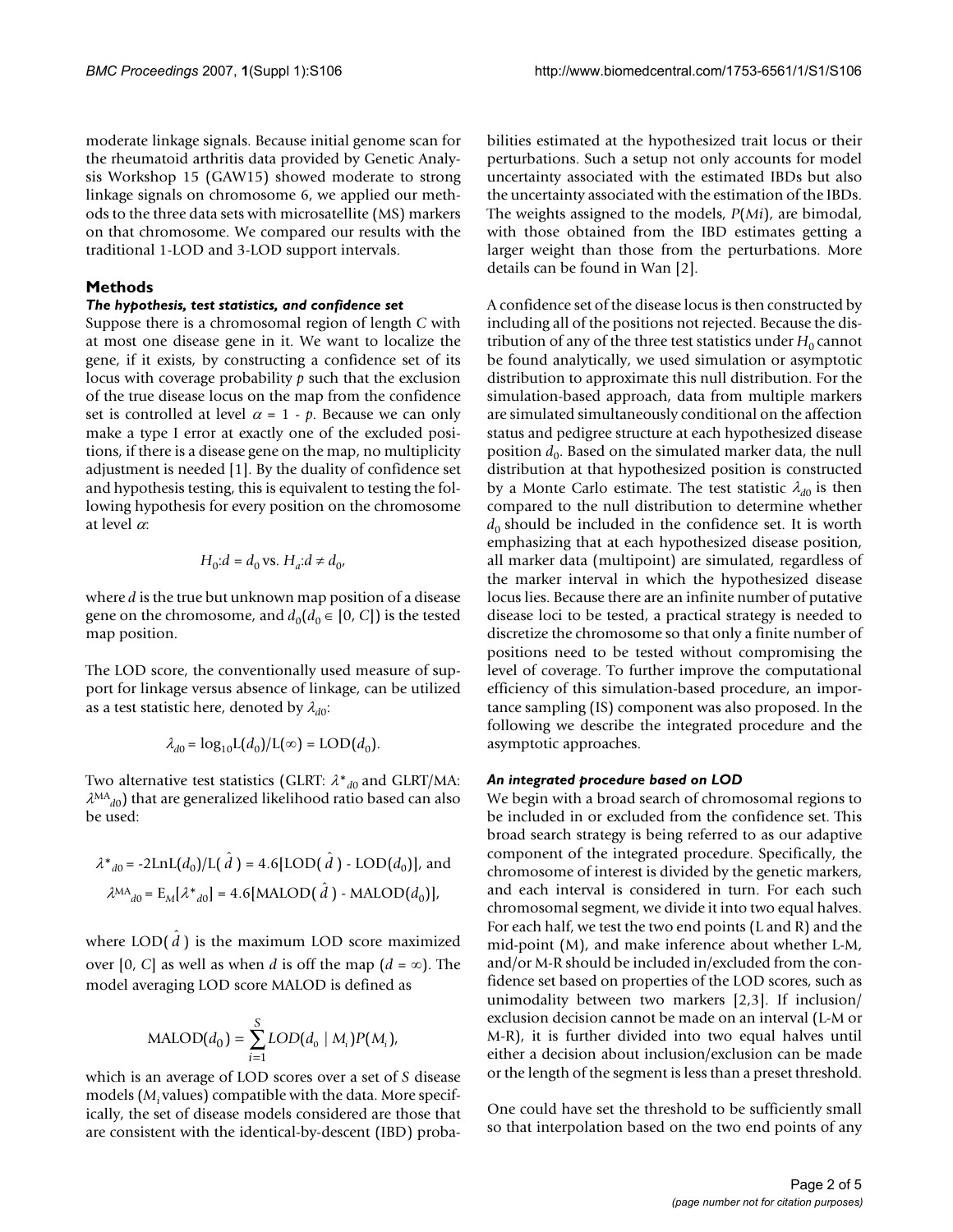remaining undecided segment would lead to a coverage probability close to the nominal. However, this would be a computationally inefficient procedure due to the need of constructing a large number of simulated null distributions. Instead, we used a relatively coarse grid (leading to a threshold of 1 cM) in the adaptive step and adopted an importance sampling strategy to further refine the remaining segments (all smaller than the threshold) without any additional simulation. Specifically, suppose  $d_0$  is an interior point of one of such segments with the left end point being  $d<sub>L</sub>$ . We would like to test the hypotheses in Eq. (1) to determine whether  $d_0$  should be included in the confidence set. Let

$$
X = LOD(d_0) = log_{10}(P(G|D = d_0)/P(G|D = \infty))
$$

denote the random variable corresponding to the LOD score hypothesizing the disease at position  $d_0$ , where *G* is the collection of genotypes of all the individuals at all the marker loci. Then the *c.d.f*. of *X* can be written as:

$$
\begin{array}{lcl} P(X \leq x) & = & E_{P(G|D=d_0)}[I(\log_{10}(P(G \mid D=d_0)/P(G \mid D=\infty)) \leq x)] \\ \\ & = & \sum_{G} [I(P(G \mid D=d_0) \leq 10^x P(G \mid D=\infty)) [P(G \mid D=d_0)/P(G \mid D=d_L)] P(G \mid D=d_L). \end{array}
$$

Thus, the *c.d.f.* of the LOD score at  $d_0$  can be estimated by

$$
\hat{P}(X \le x) = \frac{1}{N} \sum_{i=1}^{N} I(P(G^i \mid D = d_0) \le 10^x P(G^i \mid D = \infty))[P(G^i \mid D = d_0)/P(G^i \mid D = d_L)]
$$

which makes use of the *N* sets of simulated marker data (*Gi* values) with the disease locus hypothesized to be at  $d<sub>L</sub>$ . Note that these simulated marker data are available from the adaptive component step, and thus no additional simulations are needed. The importance sampling weight,  $P(G^i|D = d_0)/P(G^i|D = d_L)$ , can be shown to equal to  $10^{LOD(d_0)-LOD(d_L)}$  after some algebra, and thus can be easily calculated. We then proceed to test the inclusion/ exclusion of  $d_0$  based on this estimated null distribution. Our simulation study [2] indicated accurate estimation with substantial gains in computational efficiency because no additional simulations are needed to estimate distributions at all interior points of a segment after the adaptive step. Additional efficiency can be gained by using the simulated marker data at the right end point as well [2].

# *Asymptotic approaches based on GLRT and GLRT/MA*

When the sample size is moderate or large and/or when the family structure is not extremely heterogeneous, we can approximate the null distribution of the GLRT by a  $\chi_1^2$  distribution. Thanks to its computational efficiency, one can further take model uncertainty into account by

considering the test statistic GLRT/MA, where we approximate its limiting distribution by a weighted sum of independent  $\chi_1^2$  values, with a cautionary note that the actual asymptotic distribution may be more complicated due to the dependency of the component  $\chi_1^2$  values.

# **Results**

We applied both the integrated procedure and the asymptotic method, with or without model averaging, to the rheumatoid arthritis data from GAW15. Three populations are available with MS marker data, namely the French (FR), North American Rheumatoid Arthritis Consortium (NARAC), and United Kingdom (UK), where the NARAC data consist of general pedigrees and the other two sets are of nuclear families. Prior information showed that there was a well recognized susceptibility gene *HLA\*DRB1* on chromosome 6. Thus, we focused on chromosome 6 and analyzed those three sets of data individually both at 95% and 99% confidence levels. For each population, we performed the analysis using two disease models inferred from each of the data sets. We also applied the two disease models inferred from the NARAC data to the FR data (segment 1 of Table 1), and reciprocally, we utilized those two inferred from the FR data to the NARAC data (segment 2 of Table 1). For the asymptotic approach with model averaging, the disease models being averaged over included those that are consistent with the estimated IBD probabilities and their perturbations. Details of the disease allele frequencies and their penetrances are in Table 1, which shows the performance at 99% confidence level and that of the 3-LOD intervals.

Of all three data sets, the 99% integrated procedure and the asymptotic methods successfully captured the *HLA\*DRB1* locus with at least one of the disease models. All 99% model averaging methods gave intervals containing the *HLA\*DRB1* locus. Specifically, when there are strong linkage signals as in the NARAC data (maximum LOD scores around 13), at 99% confidence level, our asymptotic methods gave results with shorter length compared to those from the 3-LOD method. Even when there are only moderate signals as in the FR data (maximum LOD around 2.8), at 99% confidence level, the integrated method and the asymptotic methods with or without model averaging all yielded confidence intervals (from 5 to 20 cM) containing the disease locus compared to the null set from the 3-LOD method (Figure 1). Analyses of the UK data also lead to the capturing of the disease locus in all methods, but with lengthier intervals.

Overall, the 95% and 99% asymptotic methods tended to give shorter interval length compared to the corresponding 1-LOD and 3-LOD support intervals when both captured the susceptibility gene. Our methods worked well in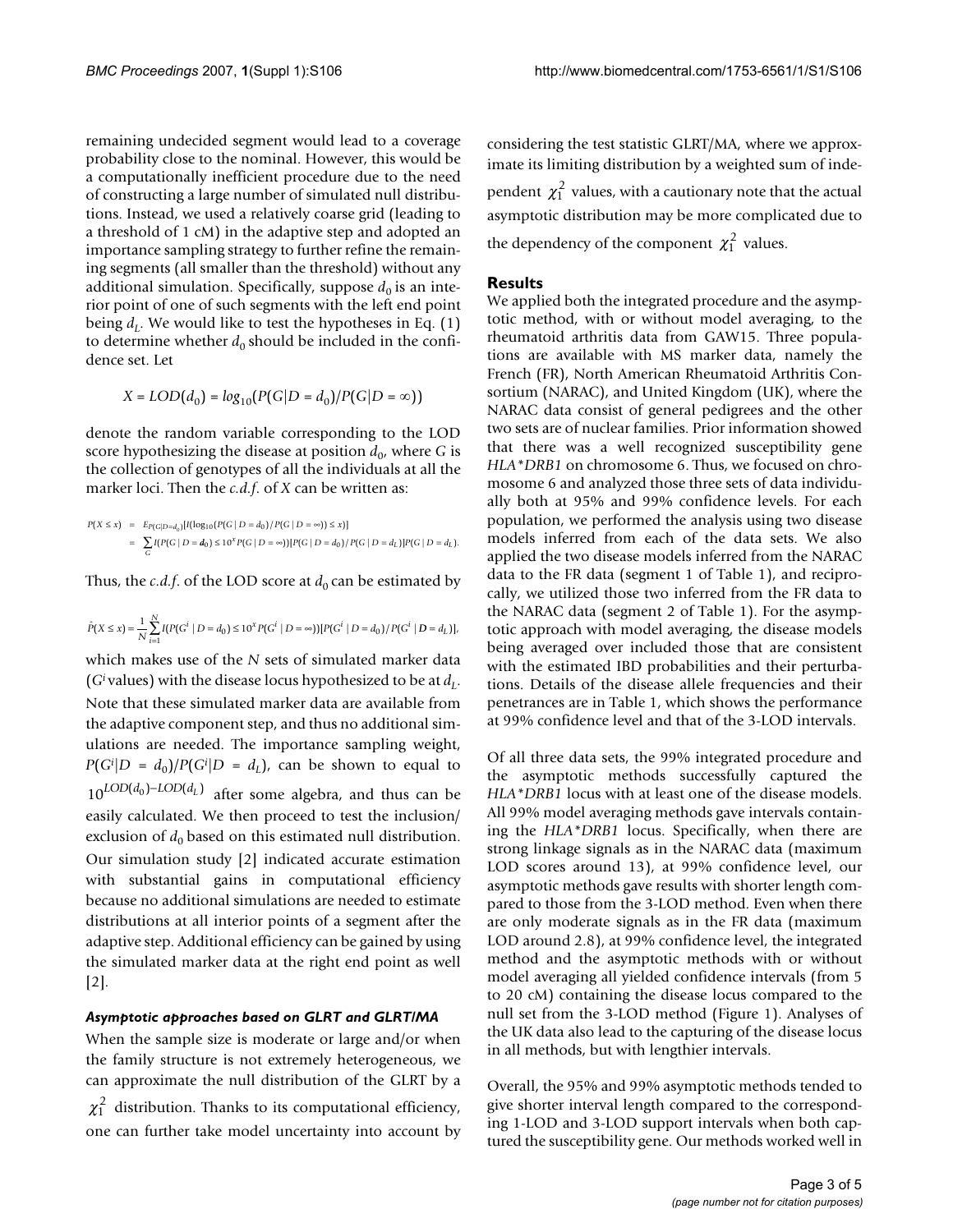| Pop.         | Models <sup>b</sup> $(P_A, f_{\alpha\alpha}, f_{A\alpha}, f_{AA})$ | LOD/Integrated | GLRT/Asymptotic        |                   |                |
|--------------|--------------------------------------------------------------------|----------------|------------------------|-------------------|----------------|
|              |                                                                    |                | With MA                | <b>Without MA</b> | 3-LOD          |
| <b>FR</b>    | <b>FRI</b>                                                         | $11.36*$       | $5.29*$                | $5.71*$           |                |
|              | (0.05, 0.031, 0.045, 0.810)                                        | (42.10, 63.00) | (43.46, 48.75)         | (43.45, 49.16)    | Null           |
|              | FR <sub>2</sub>                                                    | $18.85*$       | II models <sup>c</sup> | $5.70*$           |                |
|              | (0.08, 0.030, 0.033, 0.523)                                        | (40.75, 63.55) |                        | (43.13, 48.83)    | Null           |
|              | <b>NARACI</b>                                                      | $18.28*$       |                        | $14.84*$          |                |
|              | (0.10, 0.032, 0.276, 0.920)                                        | (41.55, 70.87) |                        | (41.41, 62.59)    | Null           |
|              | NARAC <sub>2</sub>                                                 | $19.33*$       |                        | $12.36*$          |                |
|              | (0.15, 0.020, 0.216, 0.695)                                        | (40.75, 63.55) |                        | (41.36, 61.41)    | Null           |
| <b>NARAC</b> | <b>NARACI</b>                                                      | 12.78          | $12.50*$               | $13.10*$          | $24.16*$       |
|              | (0.10, 0.032, 0.276, 0.920)                                        | (35.76, 57.96) | (36.21, 52.56)         | (35.87, 52.76)    | (34.02, 58.18) |
|              | NARAC <sub>2</sub>                                                 | $20.23*$       | 38 modelsc             | $11.97*$          | $22.82*$       |
|              | (0.15, 0.020, 0.216, 0.695)                                        | (34.98, 60.62) |                        | (36.39, 52.36)    | (34.44, 57.26) |
|              | FR I                                                               |                |                        | 5.46              | 12.88          |
|              | (0.05, 0.031, 0.045, 0.810)                                        | Null           |                        | (35.20, 40.66)    | (28.90, 41.78) |
|              | FR <sub>2</sub>                                                    |                |                        | 5.85              | 19.04          |
|              | (0.08, 0.030, 0.033, 0.523)                                        | <b>Null</b>    |                        | (35.01, 40.86)    | (29.50, 52.17) |
| <b>UK</b>    | <b>UKI</b>                                                         | $50.56*$       | $27.65*$               | $27.47*$          | $40.18*$       |
|              | (0.12, 0.014, 0.093, 0.504)                                        | (34.20, 87.58) | (43.06, 72.51)         | (41.60, 69.07)    | (38.68, 78.86) |
|              | UK <sub>2</sub>                                                    | 19.47          | 15 modelsc             | $26.27*$          | $38.54*$       |
|              | (0.09, 0.025, 0.065, 0.830)                                        | (58.83, 78.58) |                        | (44.59, 74.04)    | (40.58, 79.12) |

#### **Table 1: 99% confidence intervals (CIs) from various proceduresa**

aFor each model and method, we give the length of the confidence set in cM, with a "\*" to signify those that contain the *HLA\*DRB1* locus. We also provide the convex set of the confidence set below the length. For the GLRT/asymptotic procedure with MA, the number of models accounted for is also provided, below the convex set. The 3-LOD intervals are treated as approximate 99% CI [2].

bModels {FR1, FR2}, {NARAC1, NARAC2} and {UK1, UK2} are the models consistent with IBD estimates for the FR, NARAC, and UK data, respectively. *A* is the disease allele and *a* the normal allele.

cModels for GLRT/MA are inferred from the IBD estimates at the trait locus and their perturbations. They included the models explained in footnote b for individual analysis.

most cases, especially when there were moderate linkage signals, such as in the FR data, when the two asymptotic procedures successfully captured the HLA locus to a less than 6-cM 99% confidence region compared to the null set from the 3-LOD support interval approach.

#### **Discussion**

In this paper, we propose three statistics and computational procedures for constructing a confidence set of a disease locus. From our simulation studies [2], the integrated procedure based on the LOD statistic tends to give correct coverage probability and is applicable even when there are minimal linkage signals. The asymptotic method with or without model averaging also works well when there are moderate linkage signals. For example, for the FR data, the model averaging approach localized the putative gene to a 5.29-cM 99% confidence region. When linkage signals are really strong, the integrated procedure tends to give a confidence interval of longer length than the asymptotic methods, when both covered the putative gene, as seen from the application to the NA data. Because the sample size of the NARAC data is large (511 complex families), our asymptotic method with model averaging seemed to work better, giving shorter intervals than its 1- LOD or 3-LOD counterparts. Moreover, the model averaging method is computationally efficient and takes into account of uncertainty in disease model selection. The UK data also have strong linkage signals with a maximum LOD of around 6. However, because the markers around the HLA locus are not very polymorphic and have large inter-marker distances, the integrated method gave wide confidence intervals if the intervals captured the susceptibility gene at all. In this sense, more typed single-nucleotide polymorphisms (SNPs) or MS markers at the region of interest may be helpful in refining the confidence interval. Still, the model averaging method worked relatively well in this case, localizing the susceptibility gene to a 27 cM region. Lastly, due to the computational intensity of the integrated procedure, we presented results only for MS marker data here to compare the performance of our methods with the more traditional *k*-LOD method. With more abundant SNP data now available, the computationally efficient GLRT or GLRT/MA asymptotic procedure would be more applicable.